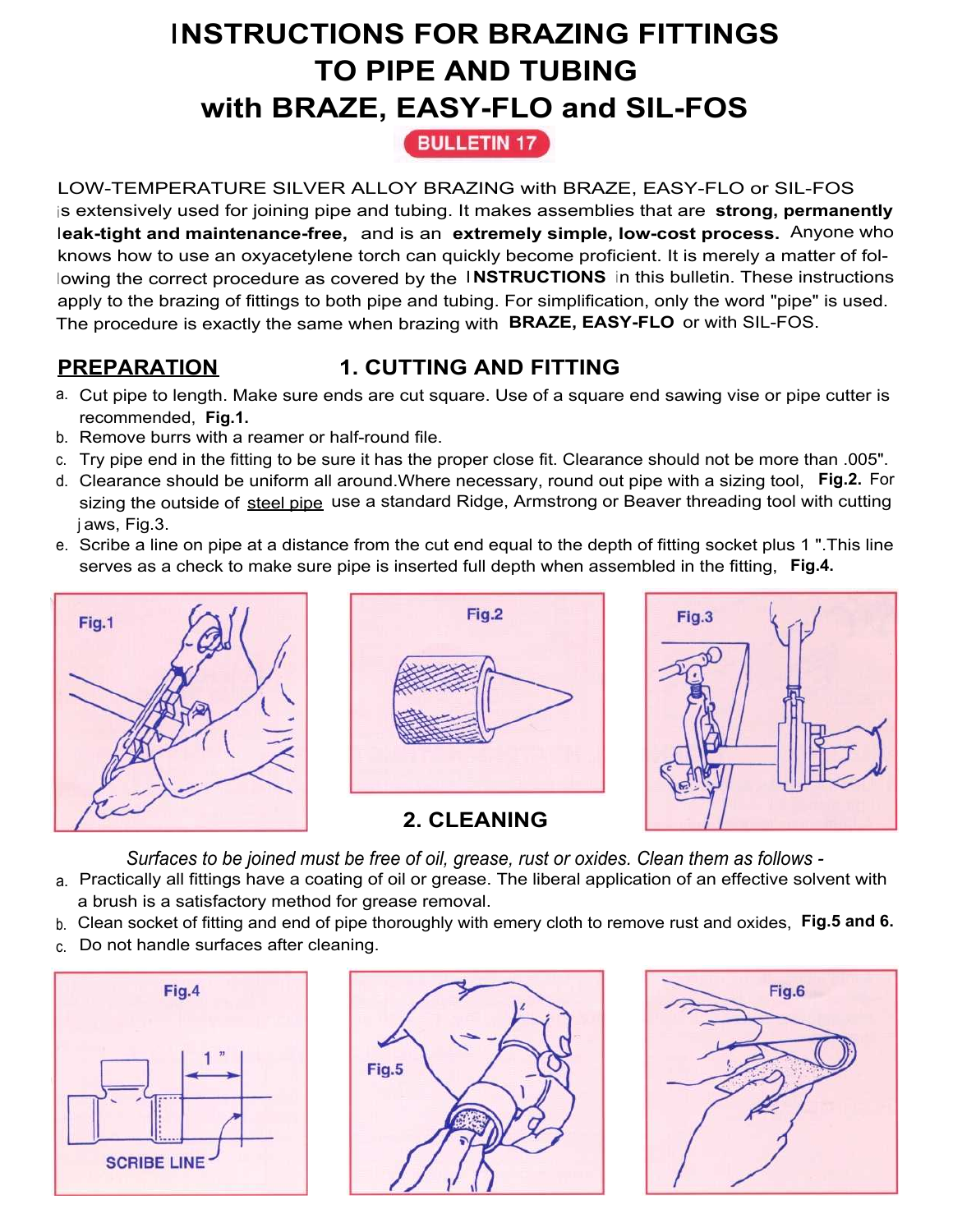### **3. FLUXING**

- a. Immediately after cleaning, apply Handy Flux with a brush to each joint surface. **Figs. 7&8.** Spread it evenly.
- b. Avoid leaving excess flux inside of pipe and fitting. No flux is permitted inside of refrigeration assemblies.
- c. Assemble pipe into fitting immediately after fluxing.
- d. Where possible, revolve fitting once or twice on pipe to spread flux uniformly.
- e. Make scribe line check, **Fig.4,** to see that pipe is inserted full depth in socket.
- f. Brush flux back over entire end of fitting all around, **Fig.9.** This prevents oxidation of the end.







## **4. SUPPORTING THE ASSEMBLY**

- a. Before brazing, assembly should be carefully aligned and adequately supported, **Figs. 10** & **11.**
- b. Arrange supports so that expansion and contraction will not be restricted.
- c. See that no strain is placed on the joints during brazing and cooling.







## **BRAZING 1. GENERAL HEATING INSTRUCTIONS**

- a. Use a low velocity bulbous oxyacetylene tip of sufficient size to permit rapid and even heating. Multiflame tips also work well.
- b. Adjust torch for a slightly reducing flame, **Fig. 12.**
- c. If possible torch should be fitted with a soft copper extension tube about 10" long, **Fig. 13,** so tip can be bent to direct flame where desired.
- d. Start heating pipe about 1/2" to 1" away from end of fitting. **Fig. 14.** Heat evenly all around to get uniform expansion of pipe and to carry the heat uniformly to the end inside the fitting.
- e. When flux on pipe adjacent to joint has melted to a clear liquid, transfer heat to fitting, **Fig. 15.**
- f. Sweep flame steadily back and forth from fitting to pipe, keeping it pointed toward pipe, **Fig. 15.** The object is to bring fitting and pipe up to an equal heat together for application of the silver brazing alloy. Avoid letting flame impinge on face of fitting as this can easily cause overheating.
- g. When flux is a clear, fluid liquid on both fitting and pipe, pull flame back a little and apply alloy firmly against pipe at junction between pipe and fitting, **Fig. 15.** With proper heating, alloy will flow freely into the joint.

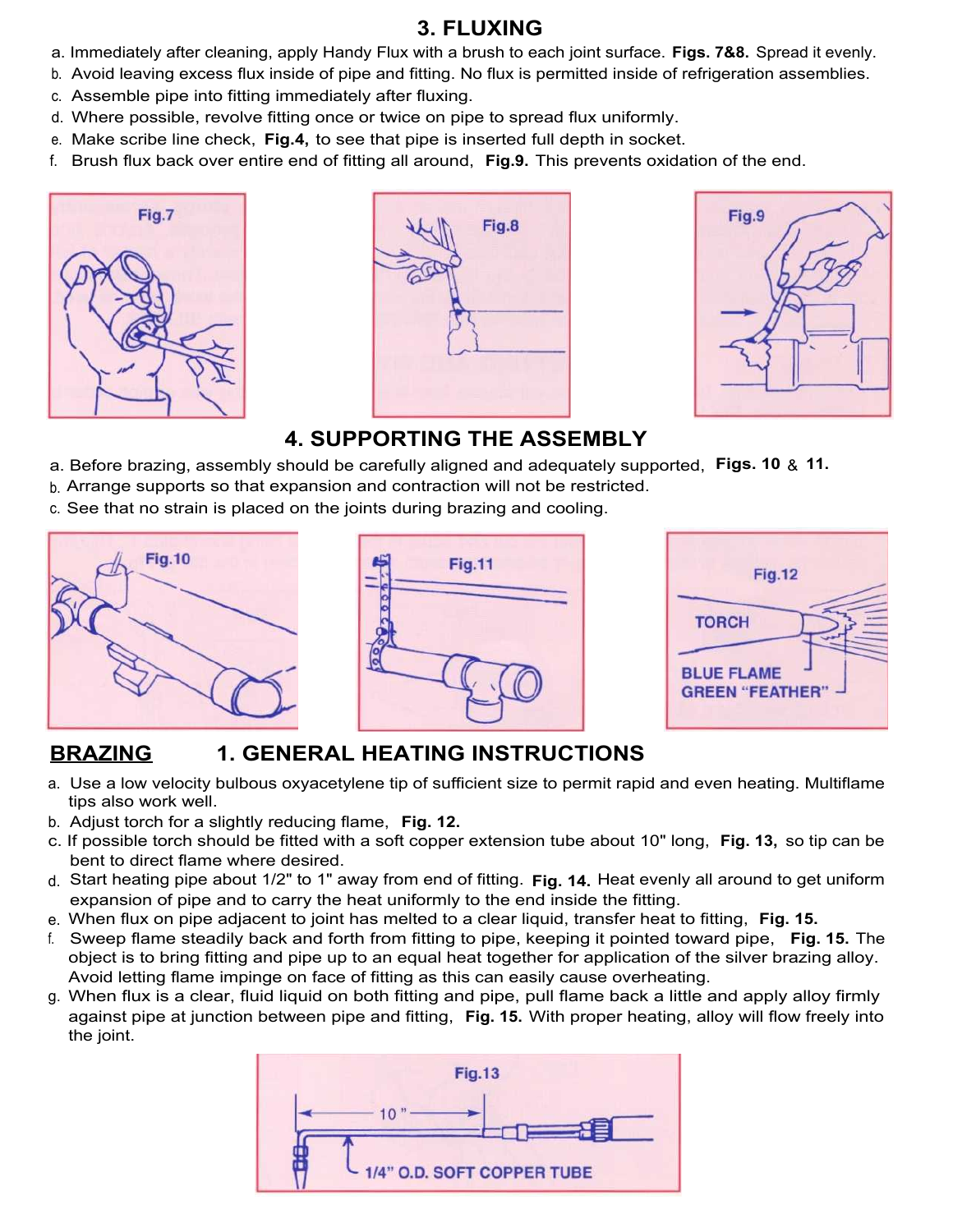#### **2. SPECIFIC INSTRUCTIONS ON HEATING AND FLOWING THE ALLOY**



#### **MAKING VERTICAL DOWN JOINTS**

- a In joining fittings to 3/4" pipe or smaller, the entire joint can be brazed in one simultaneous heating operation.
- b When pipe and fittings are larger than 3/4", sectional heating is necessary. This is done as follows:

1. Always start with a preliminary heating of pipe and fitting accord<sup>i</sup> ng to section d. on previous page. Bring pipe and fitting to a black heat only.

2. After preliminary heating, select a 2" segment and bring pipe and fitting to brazing temperature by wiping flame from back of bead of fitting towards pipe, **Fig. 16.** When segment is up to temperature, as indicated by clear, *very* fluid state of flux, apply silver brazing alloy and sweat it in.

3. Then do an adjacent segment and proceed around the pipe, being sure to overlap the braze from segment to segment.

#### **MAKING VERTICAL UP JOINTS**

- a Start with preliminary heating of pipe as before. When flux is completely clear and liquid, transfer heat to fitting and sweep back and forth from fitting to pipe, **Fig.** 17. Do this all around. Be careful not to overheat pipe below fitting as this will cause alloy to run down pipe out of the joint.
- b When brazing temperature is reached, as indicated by flux, touch alloy to joint with heat aimed on wall of fitting to pull alloy up into the entire joint area.

#### **MAKING HORIZONTAL JOINTS**

- a. Start by preheating pipe until it shows a black heat around its entire circumference. Duplicate this procedure on fitting.
- b. Now, select a segment on top of pipe and bring it up to braz<sup>i</sup> ng temperature by sweeping flame back and forth between fitting and pipe. Then apply alloy, **Fig. 18 (1),** after which, remove heat and allow alloy to set.
- c Then do one side, starting below centre, **Fig. 18 (2).**
- d Next do the other side, **Fig. 18 (3),** again being sure to overlap top segment.
- e When both sides are done there will be a globule of alloy on each side at the bottom of the brazed segment, **Fig. 18 (3).** Apply heat on bottom of fitting at back of bead and with the usual back and forth motion toward pipe, draw the alloy into the bottom joint segment. Do not be fooled by a large fillet along the bottom. It may have flowed down over relatively cold metal. Always heat bottom of fitting to pull this alloy into the joint.

#### **3. CLEANING AFTER BRAZING**

Immediately after brazing alloy has set, apply a wet brush or swab to joint, **Fig. 19,** to crack and wash off flux. Flux can be removed from inside of pipes by flushing with water. All flux must be removed for inspection and pressure testing. Use a wire brush if necessary.